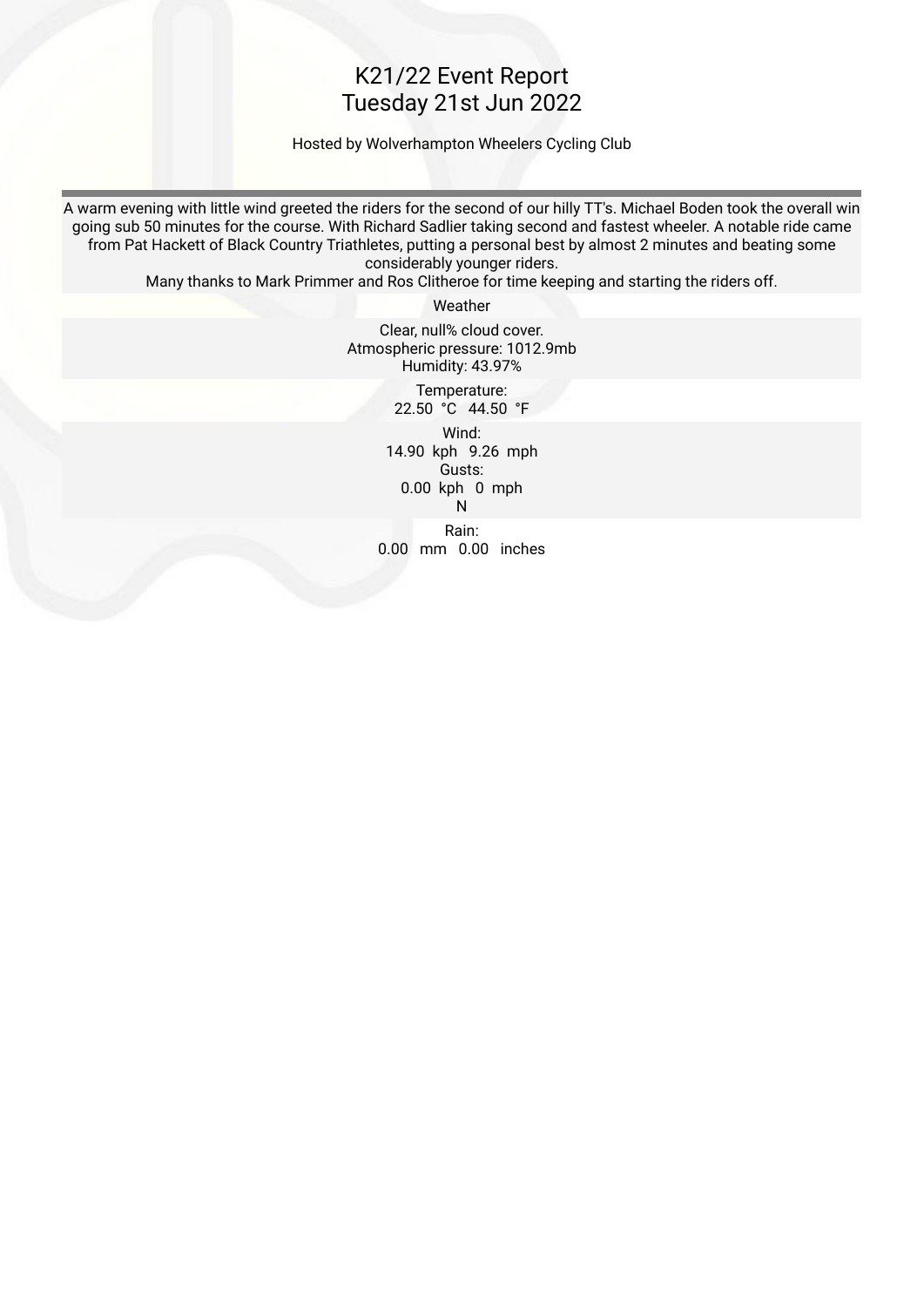# K21/22 Results Tuesday 21st Jun 2022

#### Hosted by Wolverhampton Wheelers Cycling Club

| <b>Position</b> | <b>Rider</b>           | <b>Number</b>  | <b>Time</b> | <b>Speed</b>           | <b>Club</b> |
|-----------------|------------------------|----------------|-------------|------------------------|-------------|
| 1st             | Michael Boden          | 6              | 00:49:46.0  | 24.88 mph<br>40.05 kph | 365 Shutt   |
| 2 <sub>nd</sub> | <b>Richard Sadlier</b> | 5              | 00:51:17.0  | 24.15 mph<br>38.87 kph | <b>WWCC</b> |
| 3rd             | Mark Spruce            | $\overline{7}$ | 00:52:50.0  | 23.44 mph<br>37.73 kph | <b>WWCC</b> |
| 4th             | Samuel Palmer          | 8              | 00:53:22.0  | 23.21 mph<br>37.35 kph | <b>BCT</b>  |
| 5th             | Pat Hackett            | 1              | 01:05:55.0  | 18.79 mph<br>30.24 kph | <b>BCT</b>  |
| 6th             | Mohammed Sheikh        | $\overline{2}$ | 01:08:35.0  | 18.06 mph<br>29.06 kph | <b>WWCC</b> |
| 7th             | <b>Matt Cullis</b>     | $\overline{4}$ | 01:11:23.0  | 17.35 mph<br>27.92 kph | <b>WWCC</b> |
| 8th             | Lucy McNeill-Briggs    | 3              | 01:12:04.0  | 17.18 mph<br>27.66 kph | <b>WWCC</b> |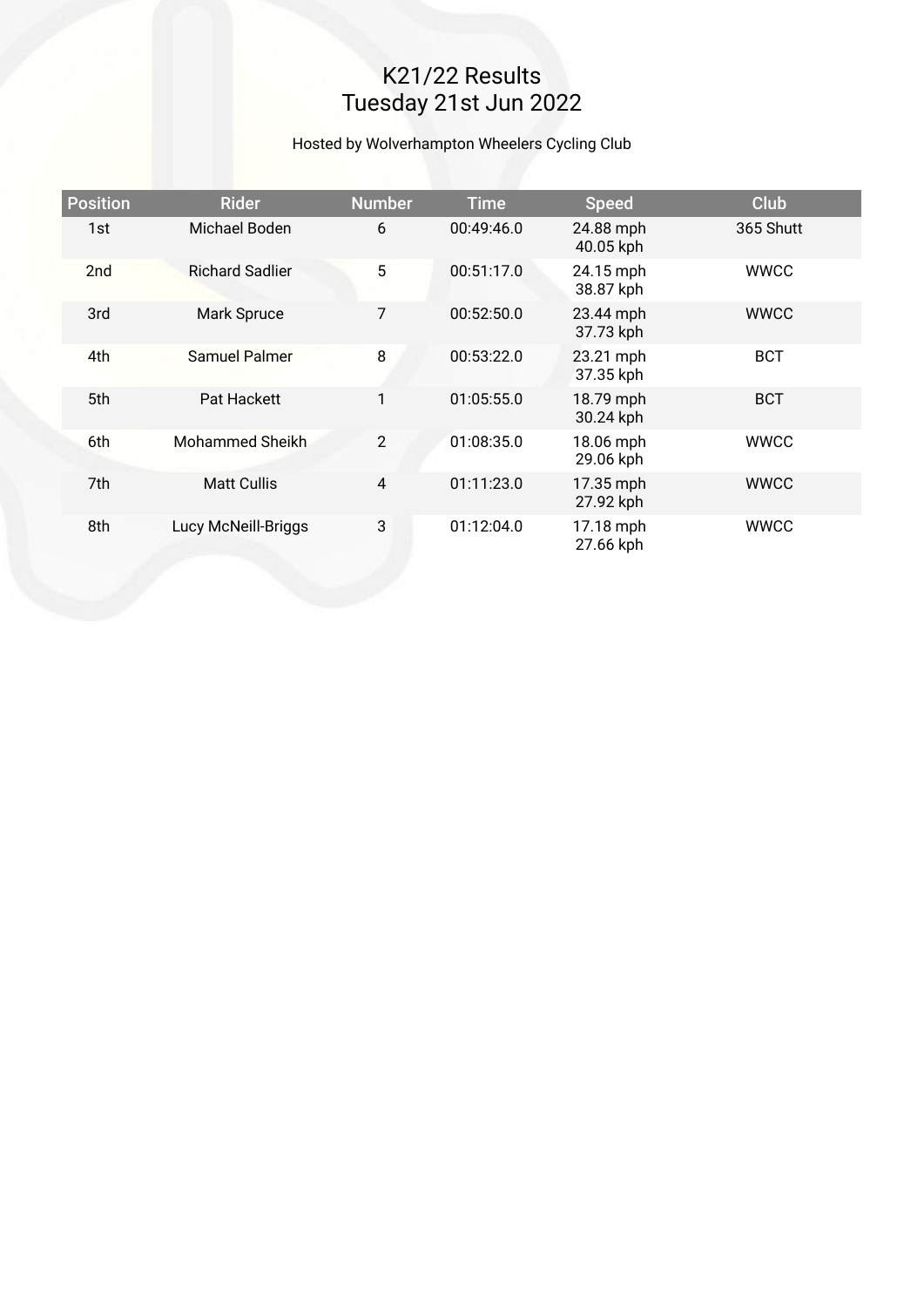# K21/22 Club Results Tuesday 21st Jun 2022

Hosted by Wolverhampton Wheelers Cycling Club

| <b>Position</b> | <b>Rider</b>           | <b>Number</b>  | <b>Time</b> | <b>Speed</b>           | League Points |
|-----------------|------------------------|----------------|-------------|------------------------|---------------|
| 1st             | <b>Richard Sadlier</b> | 5              | 00:51:17.0  | 24.15 mph<br>38.87 kph | 50            |
| 2 <sub>nd</sub> | Mark Spruce            | 7              | 00:52:50.0  | 23.44 mph<br>37.73 kph | 48            |
| 3rd             | Mohammed Sheikh        | $\overline{2}$ | 01:08:35.0  | 18.06 mph<br>29.06 kph | 46            |
| 4th             | <b>Matt Cullis</b>     | 4              | 01:11:23.0  | 17.35 mph<br>27.92 kph | 44            |
| 5th             | Lucy McNeill-Briggs    | 3              | 01:12:04.0  | 17.18 mph<br>27.66 kph | 42            |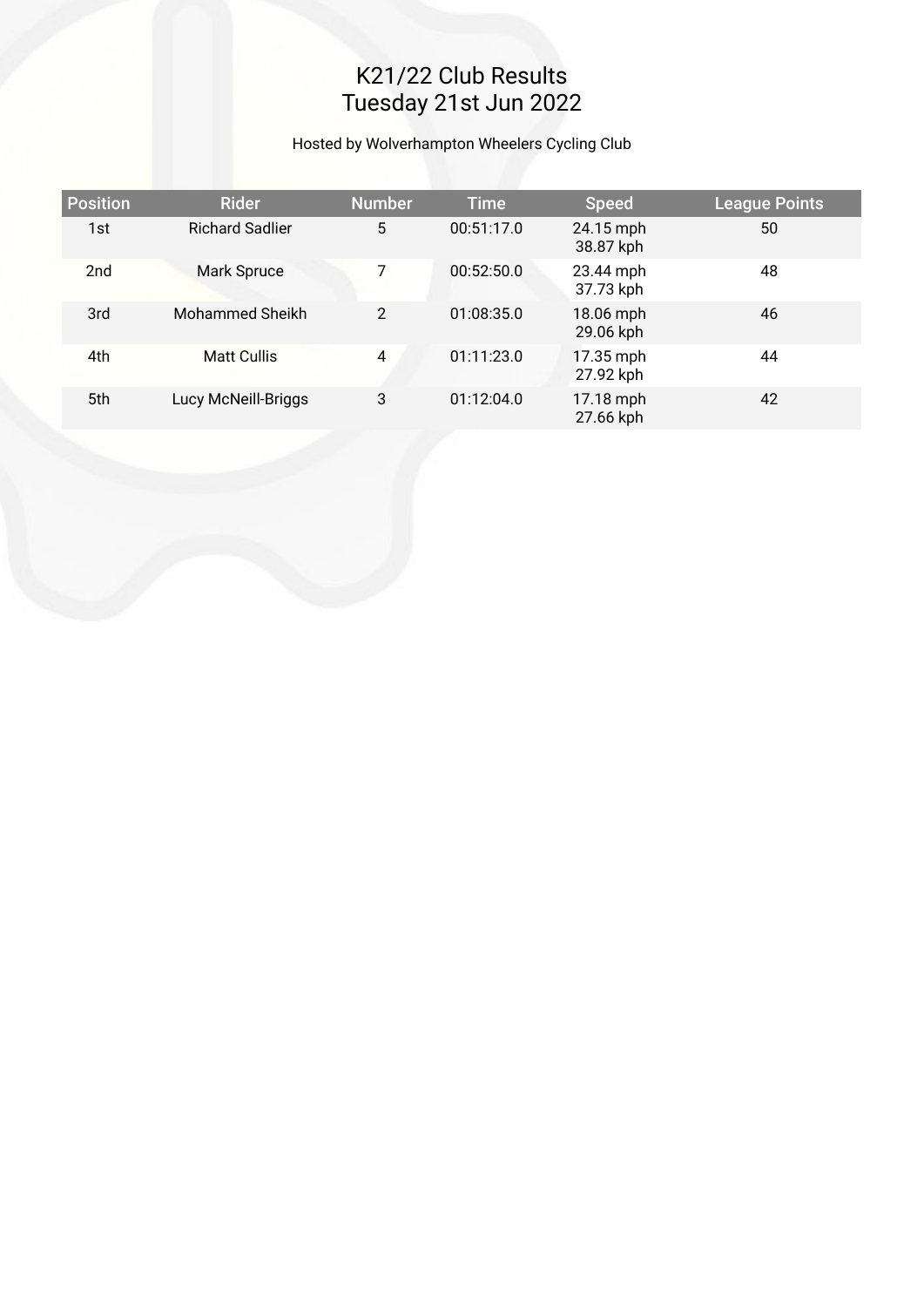## K21/22 Club Handicap Results Tuesday 21st Jun 2022

Hosted by Wolverhampton Wheelers Cycling Club

| <b>Position</b> | <b>Rider</b>           | <b>Number</b> | <b>Time</b>       | <b>Speed</b>           | <b>Average Time</b> | <b>Handicap</b><br><b>Time</b> |
|-----------------|------------------------|---------------|-------------------|------------------------|---------------------|--------------------------------|
| 1st             | Mark Spruce            | 7             | 00:52:50.<br>0    | 23.44 mph<br>37.73 kph | 00:53:55.0          | 00:50:12.0                     |
| 2 <sub>nd</sub> | <b>Richard Sadlier</b> | 5             | 00:51:17.<br>0    | 24.15 mph<br>38.87 kph | 00:51:47.6          | 00:50:46.3                     |
| 3rd             | Lucy McNeill-Briggs    | 3             | $01:12:04$ .<br>0 | 17.18 mph<br>27.66 kph | 01:11:21.0          | 00:52:00.0                     |
| 4th             | <b>Mohammed Sheikh</b> | $\mathcal{P}$ | 01:08:35.<br>0    | 18.06 mph<br>29.06 kph | 01:06:46.0          | 00:53:06.0                     |
| 5th             | <b>Matt Cullis</b>     | 4             | $01:11:23$ .<br>0 | 17.35 mph<br>27.92 kph | 01:09:05.3          | 00:53:34.6                     |

Results are calculated using the average of a riders last season best 3 results for the course and the fastest time of a WWCC handicap league qualifying rider for the event, of 00:51:17.0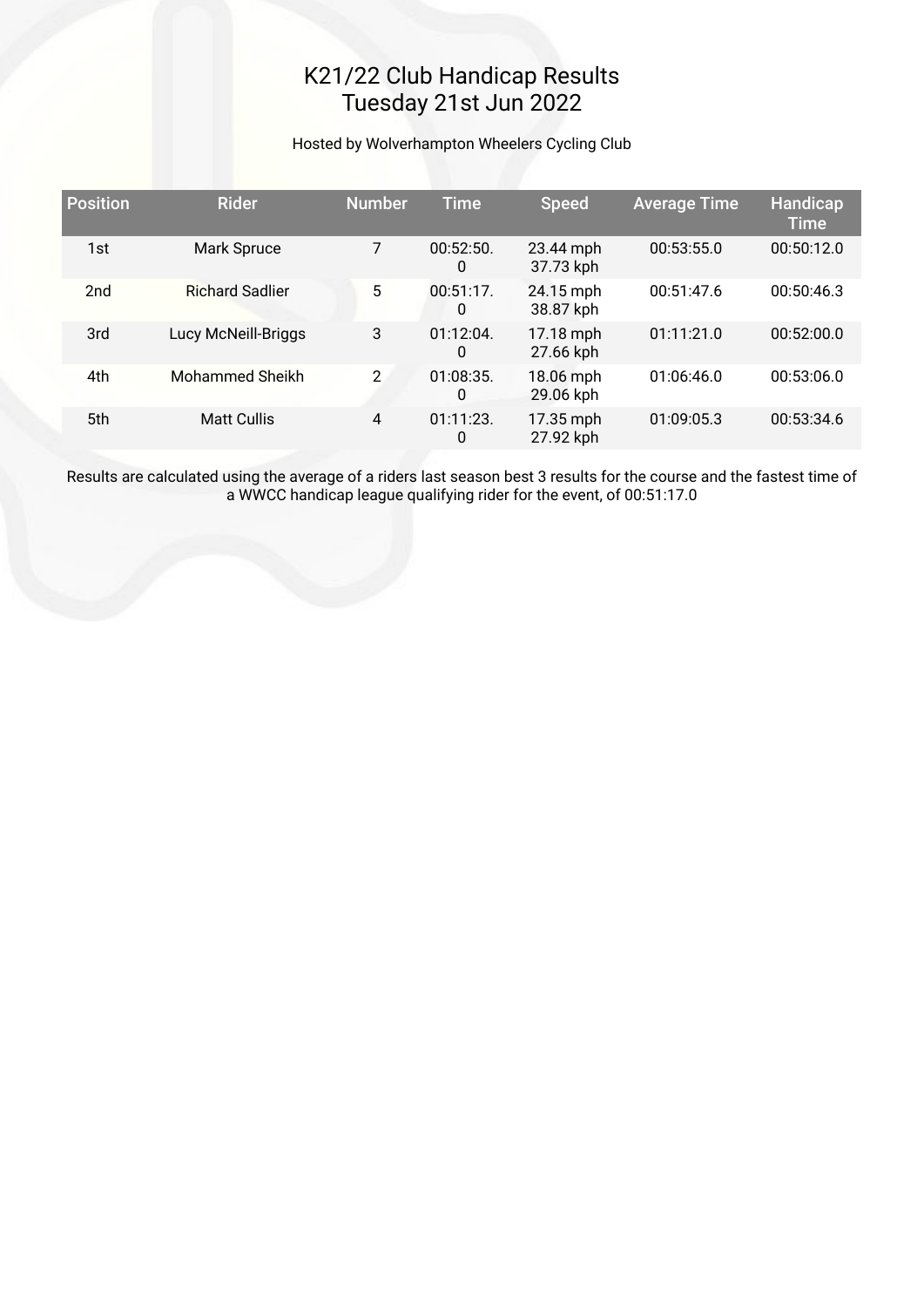### K21/22 Club League Results Tuesday 21st Jun 2022

Hosted by Wolverhampton Wheelers Cycling Club

| <b>Position</b>  | <b>Rider</b>           | <b>Classification</b> | <b>Events</b><br><b>Completed</b> | <b>Total League</b><br><b>Points</b> |
|------------------|------------------------|-----------------------|-----------------------------------|--------------------------------------|
| 1st              | <b>Richard Sadlier</b> | Men                   | 6                                 | 298                                  |
| 2 <sub>nd</sub>  | Mark Spruce            | Men                   | 6                                 | 278                                  |
| 3rd              | <b>Matt Cullis</b>     | Men                   | 5                                 | 196                                  |
| 4th              | <b>Andrew Downing</b>  | Men                   | 4                                 | 186                                  |
| 5th              | Lucy McNeill-Briggs    | Women                 | 5                                 | 186                                  |
| 6th              | <b>Karl Ward</b>       | Men                   | 4                                 | 164                                  |
| 7th              | <b>Mark Primmer</b>    | Men                   | 3                                 | 126                                  |
| 7th              | Luke Burnhope          | <b>Men</b>            | 3                                 | 126                                  |
| 9th              | <b>Martin Davies</b>   | Men                   | 3                                 | 110                                  |
| 10th             | Zak White              | Men                   | $\overline{2}$                    | 84                                   |
| 11th             | Mohammed Sheikh        | Men                   | $\overline{2}$                    | 82                                   |
| 12 <sub>th</sub> | Mike Senior            | Men                   | 1                                 | 50                                   |
| 13th             | <b>Andrew Reed</b>     | Men                   | 1                                 | 48                                   |
|                  |                        |                       |                                   |                                      |

Best 12 events count towards the fnal results